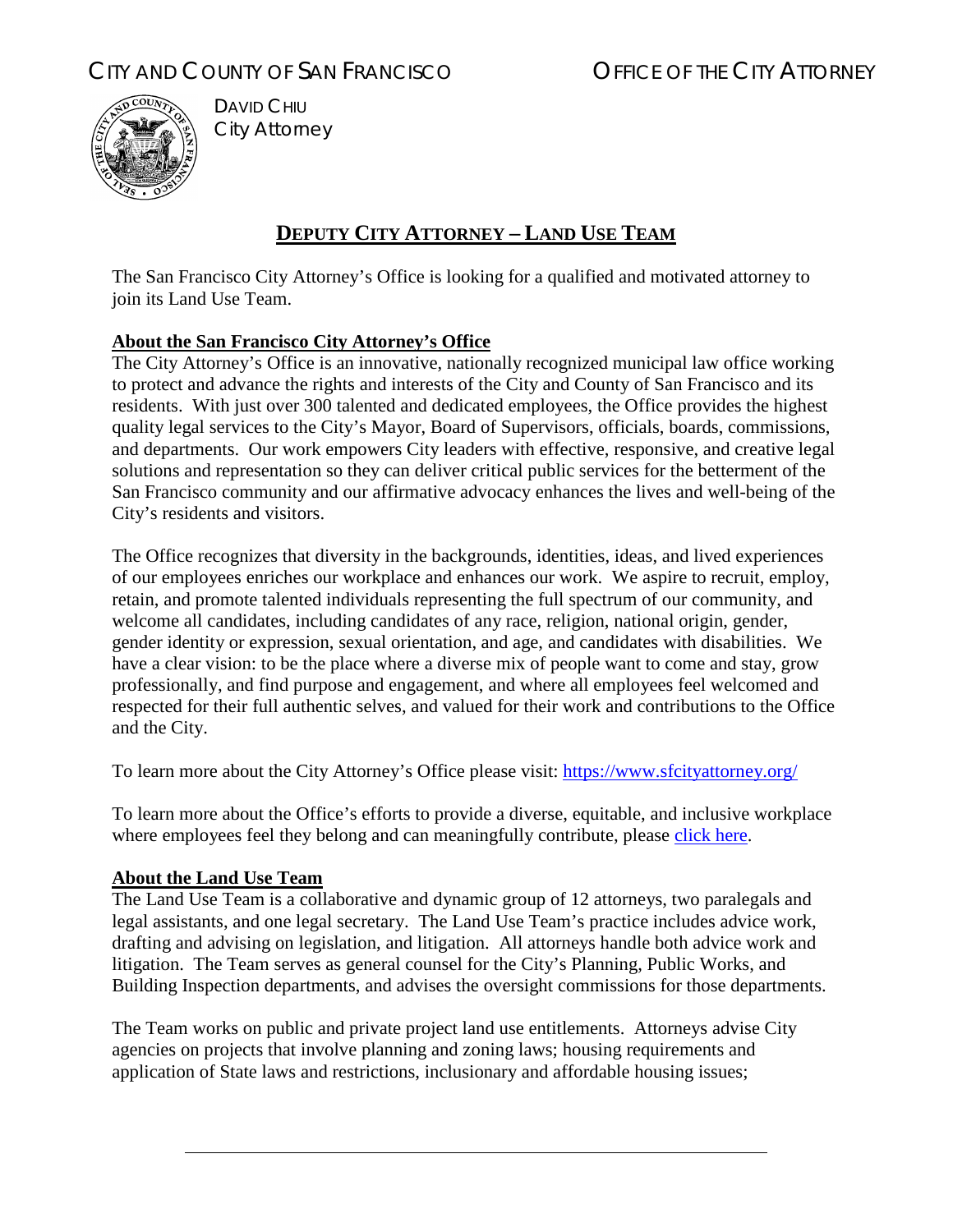environmental review under the California Environmental Quality Act (CEQA); building permits and Building Code matters; subdivision and condominium maps; streets and sidewalks, including encroachments, street closures and vacations; takings law and eminent domain; development impact fees and nexus studies; and historic preservation. Attorneys also draft legislation that addresses these kinds of land use issues for the Board of Supervisors as well as specific client departments, as requested.

Attorneys on the Land Use Team are assigned a caseload of both civil litigation and administrative matters, defending legal challenges in state and federal courts and before administrative bodies to City land use decisions, including amendments to City codes, CEQA determinations, and project approvals. They handle all aspects of their cases and assignments, including legal assessments and strategies, client communication and coordination, any motion practice, settlement evaluation and negotiation, trial and appeal.

#### **Deputy City Attorney Position and Responsibilities**

The responsibilities listed below are representative of the range of duties assigned and are not intended as an exhaustive list.

- Provide fair and consistent advice to City departments and officials about land use matters.
- Draft and review legislation and engage with clients in the legislative process.
- Review CEQA documents, answer questions, provide advice, negotiate final documents, and prepare required findings.
- Manage assigned litigation, including engaging with clients, drafting and filing all motions and briefs, and appearing in court or before administrative bodies.
- Draft and review agreements, policy documents, and State legislation.
- Work with other Team members, as well as other attorneys in the Office, to solve problems and provide guidance on complicated legal questions regarding land use.
- Remain current with land use law; conduct on-going research for accurate advice.
- Attend City commission hearings to provide information and answer legal questions, including the Planning, Historic Preservation, and Building Inspection Commissions.
- Attend Board of Supervisors hearings to answer questions and provide information about legislation and land use issues.
- Perform other duties as assigned.

#### **Minimum Qualifications**

• Licensed to practice law in California.

#### **Desired Qualifications**

- Three years' experience as a land use attorney or in a closely related field, including general government advice.
- Ability to assume responsibility quickly and work independently and efficiently.
- Ability to manage and appropriately balance multiple assignments and litigation matters, meet deadlines, and adjust to fluctuations in workload.
- Ability to work collaboratively with colleagues and clients, with a positive attitude.